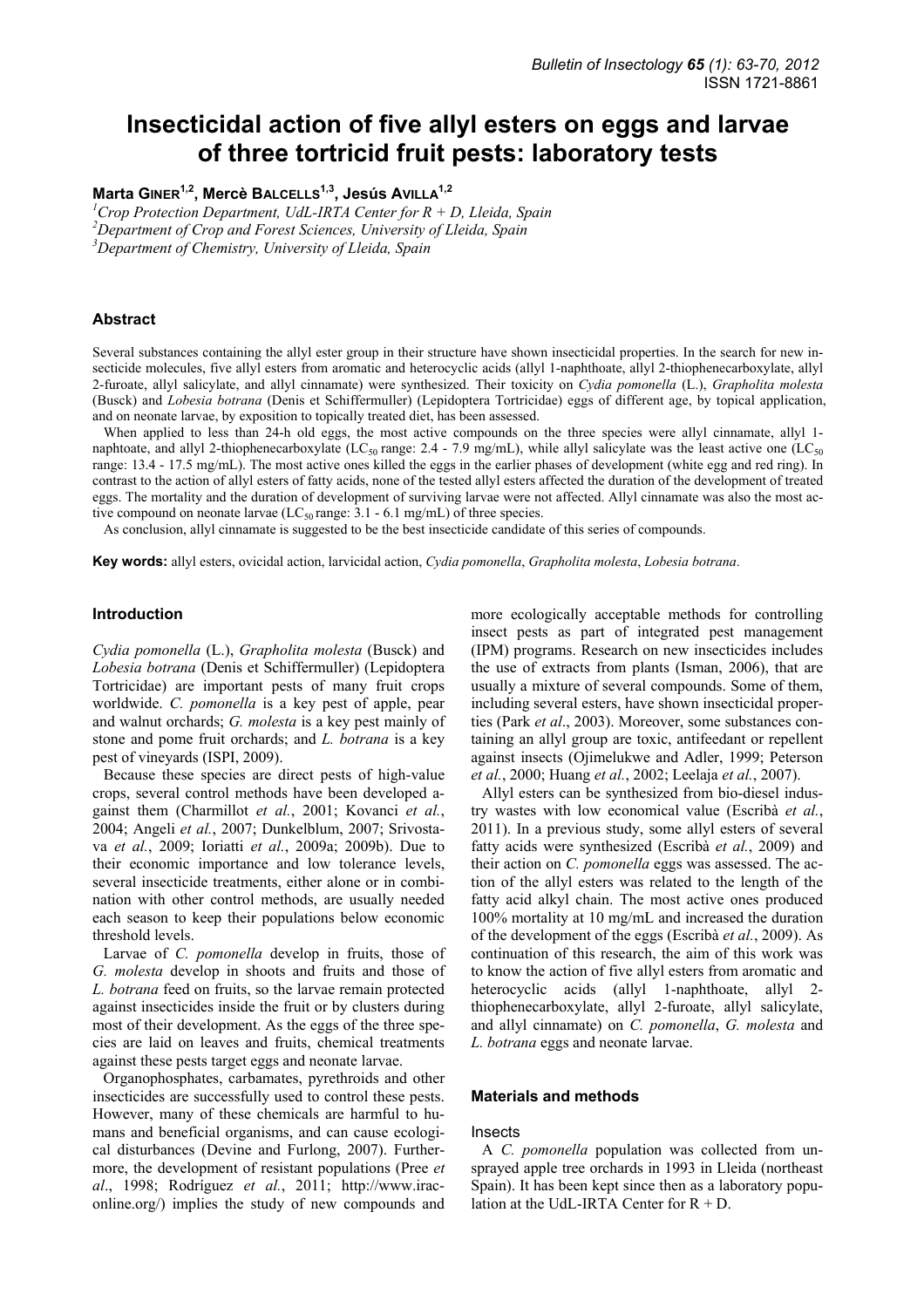*G. molesta* and *L. botrana* populations were obtained from mass-reared laboratory cultures from IEPVFA (Piacenza, Italy) and INRA (Bordeaux, France), respectively. Both have been reared for more than 10 years in their laboratories of origin and they have been reared at the laboratory of the UdL-IRTA Center for  $R + D$  since 2005 and 2007, respectively. Each species was reared on agar-based semisynthetic diets (Ivaldi-Sender, 1974, for *G. molesta*; Pons *et al.*, 1994, for *C. pomonella* and *L. botrana*) at room temperature  $(22 \pm 2 \degree C)$  under a 16:8 (L:D) h photoperiod. Adults were kept in cylindrical rearing cages using wax paper as the egg-laying substrate.

# Allyl esters

Allyl 1-naphthoate (**1**), allyl 2-thiophenecarboxylate (**2**) and allyl salicylate (**4**) (figure 1) were synthesized following the general procedure described by Escribà *et al*. (2009) and identified by NMR spectroscopy using a VARIAN® AS400 spectrometer (400 MHz for  ${}^{1}$ H). Allyl 2-furoate (**3**) and allyl cinnamate (**5**) (figure 1) were purchased from Sigma-Aldrich (Madrid, Spain) (purity 98% and 99%, respectively).

#### Mortality on less than 24-h old eggs

*C. pomonella*, *G. molesta* and *L. botrana* adults were allowed to oviposit during less than 24 h on wax paper. The eggs were then topically treated with  $0.1 \mu L$  of the allyl ester dissolved in pure acetone (JR Baker, Deventer, the Netherlands). An injection pump (Harvard Apparatus Model 11, Holliston, MA) equipped with 10 µL syringe (Hamilton, Reno, NV, USA) with a fused silica needle was used for the application. Five concentrations of each allyl ester, in the interval needed to obtain mortality between 5 and 100%, were tested. Three replicates (30 eggs per replicate) were carried out at each concentration. A control (no treated eggs) and an acetone-control (treated with 0.1 µL of pure acetone) were also done. For a replicate to be validated, the mortality of both controls had to be  $\leq 20\%$ . Each replicate was kept in plastic Petri dishes (9 cm diameter, 2 cm height) with a wet filter paper on the bottom, sealed with Parafilm to prevent egg drying, and kept in the same conditions as the insect stock culture. Eggs were checked daily for 10 days and egg mortality and egg developmental phase at death (white egg, red ring or black head) (Richardson *et al.*, 1982) was recorded.

A probit analysis of the mortality vs. concentration was carried out using the Polo Plus® program, version 1.0 (Robertson *et al.*, 2003). Lethal concentrations  $(LC_{50})$ and  $LC_{90}$ ) and their confidence intervals (CI) were calculated (95%). The comparison of  $LC_{50}$  and  $LC_{90}$  was done using the overlapping CI as a criterion. Hypothesis of equality (equal slopes, equal intercepts) and hypothesis of parallelism (equal slopes) were tested using the same software to compare concentration-response lines among compounds and among species.

## Duration of egg development

Less than 24-h old *C. pomonella*, *G. molesta* and *L. botrana* eggs were treated with species and ester respective  $LC_{50}$ , calculated in previous experiment. If the  $LC_{50}$  was higher than 10 mg/mL, a concentration of 10 mg/mL was used. Acetone-treated eggs were used as controls. Treated larvae were kept at  $15 \pm 0.5$  °C, to allow the enhancement of possible differences in the duration of egg development (Rock and Shaffer, 1983; Chaudhry, 1956; Tobin *et al*., 2001). For each allyl ester and species, three replicates of 30 eggs each were carried out. The eggs were checked daily to record the duration of their development. The mean development time of allyl ester-treated and acetone-treated eggs were compared by a Student *t*-test ( $P < 0.05$ ) (SAS<sup>®</sup> Version 8; SAS Institute, Cary, NC, USA).



**Figure 1.** Chemical structures of the allyl esters tested.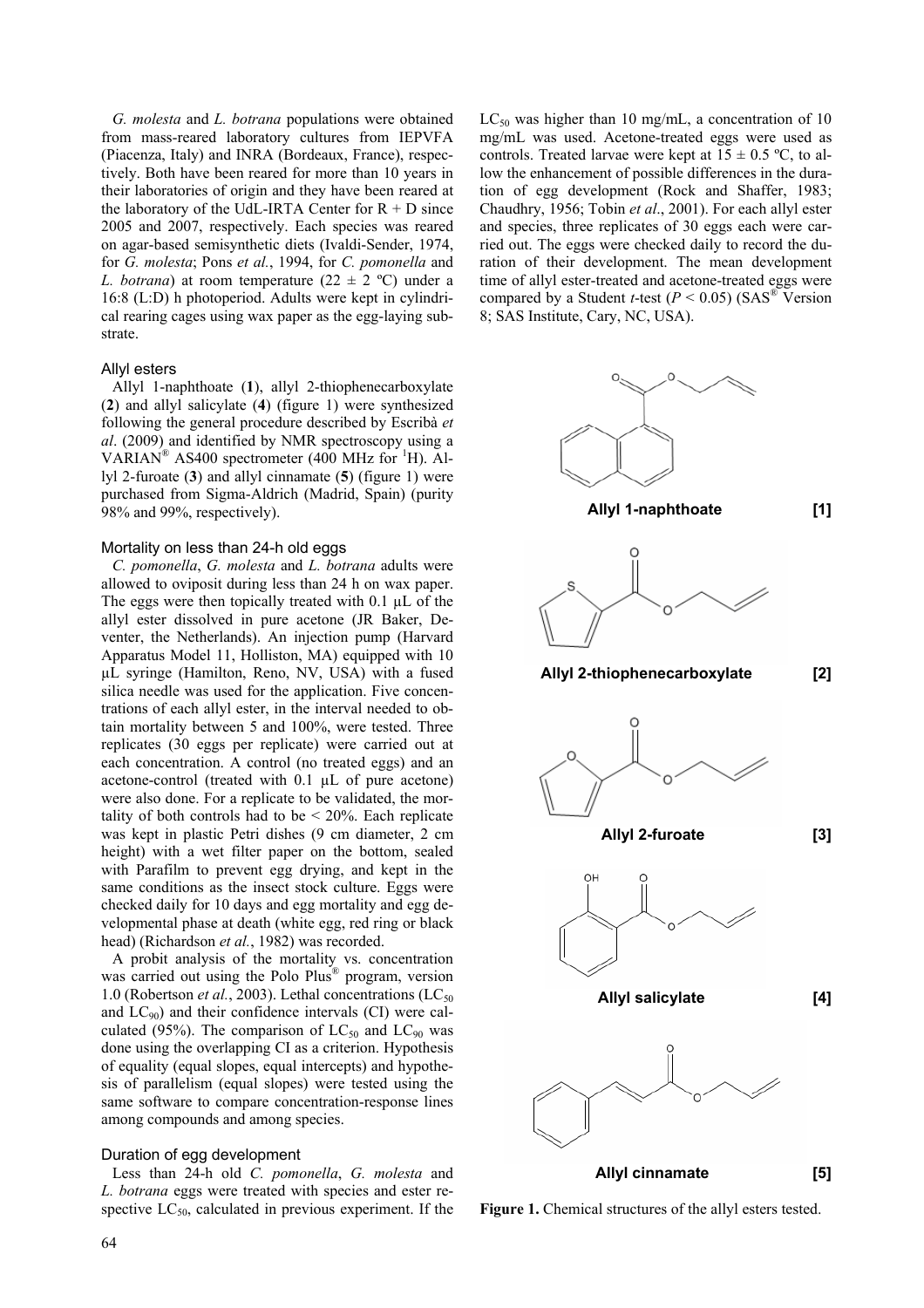## Delayed effects

A minimum of 20 neonate larvae that had emerged from eggs treated with the  $LC_{50}$  or 10 mg/mL and from the respective control were transferred into plastic boxes (5 cm diameter, 2.5 cm height) using a fine paintbrush and maintained on a piece of semisynthetic diet in the same conditions as insect stock culture. Elapsed time until adult emergence and percent of adults emerging from allyl ester-treated eggs were compared with those of the controls by a Student *t*-test ( $P < 0.05$ ) (SAS<sup>®</sup> Version 8; SAS Institute, Cary, NC).

# Mortality on eggs of different phases

Aforementioned methodology was used to apply 0.1 µL of each allyl ester at a concentration of 10 mg/ml to *C. pomonella*, *G. molesta* or *L. botrana* eggs in three different egg developmental phases (white egg, red ring and black head). Three replicates of 30 eggs each were used for each allyl ester and egg phase for the three tested species. A binocular microscope was used to recognize the egg phases. Acetone-treated eggs were used as controls. Corrected mortality (Abbot, 1925) was analyzed by means of an ANOVA followed by Duncan's Multiple Range Test  $(P < 0.05)$  (SAS<sup>®</sup> Version 8; SAS Institute, Cary, NC).

# Mortality on less than 24-h old larvae

U-shaped 0.5 ml wells of 96-well plates were half filled with solidified diet. A metal tube was used to press on the diet to eliminate crevices between the diet and the wall of the well. Five  $\mu$ L of a solution of each allyl ester was applied on the top of the diet using a micropipette. Plates were kept at room temperature during 2 h for solvent evaporation. Then, a less than 24-h old larva was put in each well, the plate was sealed with Parafilm and kept in the same conditions as the insect stock cultures. Three replicates with 12 larvae per replicate were used for each allyl ester and species. A minimum of five concentrations were tested for each product. Wells treated with 5 µL of acetone were used as controls and the mortality recorded on them had to be less than 20% to validate the replicate. Mortality was checked 24 h and three days after treatment. A probit analysis was performed following the aforementioned procedure.

#### **Results**

# Synthesis of allyl esters

Yields obtained in the synthesis of allyl esters **1**, **2** and **4** were between 72 and 86%. The structures were confirmed by their NMR spectra  $[1:$  <sup>1</sup>H-NMR (400 MHz, CDCl3): 4.84 (dt, *J* = 5.86 Hz, *J* = 1.56 Hz, 2H, O– C**H**2), 5.25 (d, *J* = 10.55 Hz, 1H, **H**–C= *trans*), 5.38 (d, *J* = 17.2 Hz, *J* = 1.56 Hz, 1H, **H**–C= *cis*, C16), 6.03 (m, 1H, **H**C= *gem*, C15), 7.52 (m, *J* = 8.2 Hz, *J* = 6.6 Hz, 2H, **H**–C arom), 7.55 (m, *J* = 6.6 Hz, *J* = 1.56 Hz, 1H, **H**–C arom), 7.8 (d, *J* = 8.2 Hz, 1H, **H**–C arom), 7.94 (d, *J* = 8.2 Hz, 1H, **H**–C arom), 8.14 (dd, *J* = 7.03 Hz, *J* = 1.56 Hz, 1H, **H**–C arom), 8.85 (d, *J* = 8.6 Hz, 1H, **H**–C arom). **2**: <sup>1</sup>H-NMR (400 MHz, CDCl<sub>3</sub>): 4.72 (d, *J* = 5.47 Hz, 2H, O–C**H**2), 5.22 (d, *J* = 10.55 Hz, 1H, **H**–C= *cis*), 5.34 (d, *J* = 17.2 Hz, 1.56 Hz, 1H, **H**–C= *trans*), 5.95 (m, 1H, **H**–C= *gem*), 7.04 (t, *J* = 3.9 Hz, 1H, **H**–C ring), 7.49 (d, *J* = 5.1 Hz, 1H, **H**–C ring), 7.76 (d, *J* = 2.3 Hz, 1H, **H**–C ring). **4**: <sup>1</sup>H-NMR (400 MHz, CDCl<sub>3</sub>): 4.78  $(dt, J = 5.86$  Hz,  $J = 1.56$  Hz,  $J = 1.17$  Hz, 2H, O–CH<sub>2</sub>), 5.25 (d, *J* = 10.16 Hz, 1H, **H**–C= *cis*), 5.36 (d, *J* = 17.2 Hz, *J* = 1.56 Hz, 1H, **H**–C= *trans*), 5.96 (m, 1H, **H**–C= *gem*), 6.81 (t, *J* = 7.03 Hz, 1H, **H**–C arom, *para* to OH), 6.91 (d, *J* = 7.03 Hz, 1H, **H**–C arom, *ortho* to OH), 7.38 (m, *J* = 5.47 Hz, 1H, **H**–C arom, *meta* to OH), 7.81 (dd, *J* = 6.25 Hz, *J* = 1.56 Hz, 1H, **H**–C arom, *meta* to OH), 10.66 (s, 1H, OH)].

#### Mortality on less than 24-h old eggs

For each species, the hypotheses of equality and parallelism of the probit lines were rejected [*C. pomonella*  $(\chi^2 = 585, df = 8, P < 0.001 \text{ and } \chi^2 = 38.67, df = 4, P <$ 0.001, for the hypotheses of equality and of parallelism, respectively); *G. molesta* ( $\chi^2 = 577$ , df = 6, *P* < 0.001 and  $\chi^2 = 92.21$ , df = 3, *P* < 0.001); and *L. botrana* ( $\chi^2 =$ 491, df = 8,  $P < 0.001$  and  $\chi^2 = 30.62$ , df = 4,  $P <$ 0.001)]. For each allyl ester, the hypotheses of equality and parallelism of the probit lines were also rejected (allyl 1-naphthoate:  $\chi^2 = 102$ , df = 4,  $P < 0.001$  and  $\chi^2 =$ 55.96,  $df = 2$ ,  $P \le 0.001$ ; allyl 2-thiophenecarboxylate:  $\chi^2$  = 66.49, df = 4, *P* < 0.001 and  $\chi^2$  = 11.57, df = 2, *P* = 0.003; allyl 2-furoate:  $\chi^2 = 39.11$ , df = 4, P < 0.001 and  $\chi^2 = 44.57$ , df = 2, *P* < 0.001; allyl salicylate:  $\chi^2 = 13.97$ ,  $df = 4$ ,  $P = 0.007$  and  $\chi^2 = 9.01$ ,  $df = 2$ ,  $P = 0.011$ ); and allyl cinnamate:  $\chi^2 = 59.13$ , df = 4, *P* < 0.001 and  $\chi^2 =$ 10.01,  $df = 2$ ,  $P = 0.007$ ).

Table 1 shows the results of all the probit analyses carried out. With only one exception, allyl cinnamate (**5**) and allyl 1-naphthoate (**1**) were the most active allyl esters tested, followed by allyl 2-thiophenecarboxylate (**2**). Allyl 2-furoate (**3**) and allyl salicylate (**4**) were the least active ones.

Table 2 shows the mortality of less than 24-h old eggs treated with 10 mg/mL of each allyl ester and the percentage of eggs that died at each developmental phase. Untreated eggs, acetone-treated eggs and eggs treated with the least active compound (allyl salicylate, **4**) died mostly in the black head stage. By contrast, the most active allyl esters (allyl cinnamate, **5**, and allyl 1 naphthoate, **1**) caused egg death in an earlier developmental phase (white egg or red ring phase).

## Duration of egg development

A significant increase in the duration of egg development respect to acetone-treated control was only observed in *C. pomonella* eggs treated with allyl 2 thiophenecarboxylate [control:  $13.0 \pm 0.4$  d; allyl 2thiophenecarboxylate:  $14.5 \pm 0.1$  d ( $t = 2.74$ , df = 4,  $P =$ 0.01)]. No significant differences in duration of egg development of treated eggs compared with control  $(G. molesta = 10.8 \pm 0.2 d, L. botrana = 10.5 \pm 0.4 d)$ were observed in the rest of the cases  $(P > 0.05)$ .

## Delayed Effects

A significant reduction in percentage of adults emerging from surviving eggs was only observed when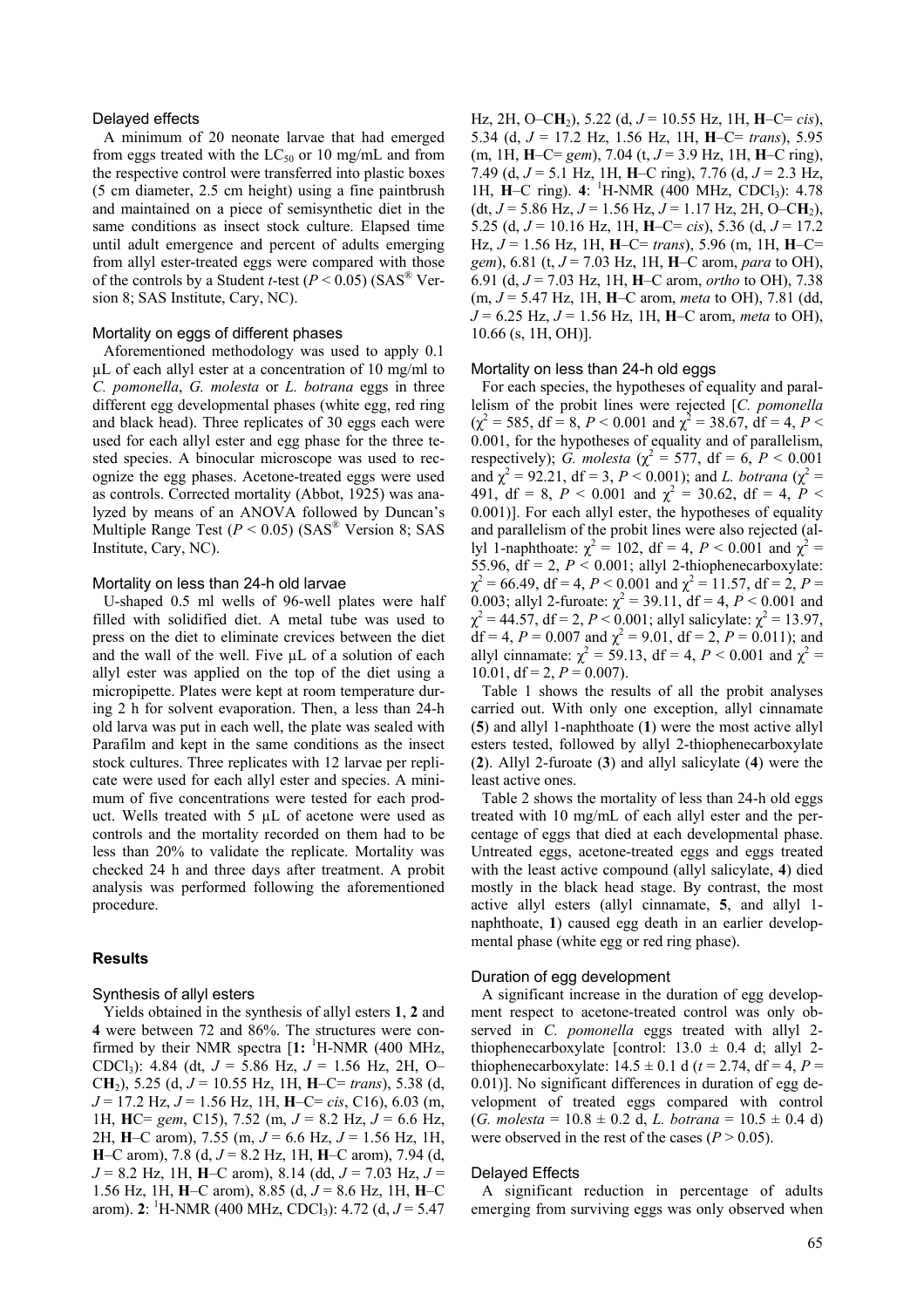| Species      | Allyl ester    | n   | $Slope \pm SE$ | $LC_{50}$ (CI) mg/ml  | LC $_{90}$ (CI) mg/ml   | $\chi^2$ | HF  |
|--------------|----------------|-----|----------------|-----------------------|-------------------------|----------|-----|
| C. pomonella | 1              | 630 | $5.5 \pm 0.5$  | $4.7(4.4 - 5.1)$ a    | $8.1(7.4-9.1)a$         | 16.5     | 0.8 |
|              | 2              | 540 | $4.4 \pm 0.5$  | $7.9(7.1 - 8.7) b$    | $15.4(13.4 - 19.0)$ bc  | 13.8     | 0.9 |
|              | 3              | 540 | $8.6 \pm 1.3$  | $14.7(13.3 - 16.0)$ c | $20.6(18.5 - 25.5)c$    | 18.3     | 1.5 |
|              | 4              | 450 | $3.6 \pm 0.5$  | $17.5(14.4 - 25.8)c$  | 47.1 $(30.1 - 138.6)$ d | 10.1     | 0.8 |
|              | 5              | 450 | $3.3 \pm 0.3$  | $3.8(2.7 - 4.9)$ a    | $8.5(6.4 - 15.5)$ ab    | 47.4     | 3.9 |
| G. molesta   |                | 630 | $2.9 \pm 0.3$  | $4.4(3.6 - 5.2)$ a    | $11.9(8.9 - 20.8)$ ab   | 50.2     | 2.6 |
|              | 2              | 720 | $3.5 \pm 0.3$  | $6.2$ (5.5 - 6.8) b   | $14.3(12.1 - 18.1)$ a   | 20.3     | 1.6 |
|              | 3              | 450 | $8.9 \pm 1.3$  | $15.3(14.2 - 16.6)$ c | $21.4(19.2 - 26.0)$ bc  | 11.2     | 1.1 |
|              | $\overline{4}$ | 450 | $5.0 \pm 0.6$  | 14.1 $(12.9 - 15.6)c$ | $26.8(21.1 - 38.2) b$   | 10.3     | 0.9 |
|              | 5.             | 540 | $2.5 \pm 0.2$  | $3.3(2.6 - 4.2)a$     | $10.9(8.4 - 15.9)$ a    | 33.2     | 2.2 |
| L. botrana   | $\mathbf{1}$   | 630 | $2.1 \pm 0.2$  | $6.8(5.9 - 7.9)c$     | $27.2(20.7 - 41) b$     | 7.0      | 0.4 |
|              | 2              | 450 | $2.4 \pm 0.3$  | 4.1 $(3.2 - 5.0)$ b   | $13.8(10.4 - 21.6) b$   | 17.6     | 0.4 |
|              | 3              | 450 | $4.4 \pm 0.5$  | $11.0(8.7 - 15.2)$ d  | $21.6(15.9 - 66.9) b$   | 77.9     | 5.9 |
|              | 4              | 450 | $4.0 \pm 0.7$  | $13.4(11.2 - 17.8)$ d | $28.0(20.2 - 63.6) b$   | 12.3     | 1.4 |
|              | 5              | 450 | $3.5 \pm 0.3$  | $2.4(2.1 - 2.7)$ a    | $5.6(4.9 - 6.8)$ a      | 6.8      | 0.5 |

**Table 1.** Results of the probit analyses for < 24-h-old *C. pomonella*, *G. molesta* and *L. botrana* eggs topically treated with 0.1  $\mu$ L of allyl ester solutions. For the numbering of allyl esters see figure 1.

 $n =$  total number of treated eggs; CI = confidence intervals (95% probability); HF = heterogeneity factor.

For each species, values followed by the same letter in the same column are not significantly different because of the overlapping of the confidence intervals  $(P < 0.05)$ .

**Table 2.** Mortality (%) and percent distribution of the developmental phase at death of < 24-h-old *C. pomonella*, *G. molesta* and *L. botrana* eggs topically treated with 0.1 µl of a 10 mg/mL solution of allyl esters. For the numbering of allyl esters see figure 1.

| Species      | Treatment      | Mortality       | Egg developmental phase at death |                 |                 |  |
|--------------|----------------|-----------------|----------------------------------|-----------------|-----------------|--|
|              |                |                 | White egg                        | Red ring        | Black head      |  |
|              | Control        | $1.5 \pm 0.5$   | $15.0 \pm 8.1$                   | $10.0 \pm 4.3$  | $75.0 \pm 9.7$  |  |
|              | Acetone        | $10.1 \pm 0.6$  | $20.8 \pm 6.6$                   | $16.2 \pm 6.1$  | $63.0 \pm 8.0$  |  |
|              |                | $95.5 \pm 1.3$  | $0.0 \pm 0.0$                    | $58.0 \pm 3.0$  | $42.0 \pm 8.0$  |  |
| C. pomonella | $\overline{c}$ | $69.4 \pm 4.0$  | $0.0 \pm 0.0$                    | $45.3 \pm 11.1$ | $54.7 \pm 11.1$ |  |
|              | 3              | $13.3 \pm 1.1$  | $17.9 \pm 9.5$                   | $71.0 \pm 17.0$ | $11.1 \pm 7.5$  |  |
|              | 4              | $15.1 \pm 7.6$  | $0.0 \pm 0.0$                    | $10.0 \pm 0.0$  | $90.0 \pm 0.0$  |  |
|              | 5              | $100.0 \pm 0.0$ | $29.6 \pm 10.4$                  | $64.3 \pm 7.1$  | $6.1 \pm 3.8$   |  |
|              | Control        | $4.4 \pm 0.7$   | $0.0 \pm 0.0$                    | $0.0 \pm 0.0$   | $100.0 \pm 0.0$ |  |
|              | Acetone        | $7.6 \pm 0.8$   | $18.2 \pm 12.5$                  | $7.6 \pm 5.5$   | $74.2 \pm 12.7$ |  |
|              |                | $96.6 \pm 0.1$  | $27.5 \pm 4.0$                   | $72.5 \pm 4.6$  | $0.0 \pm 0.0$   |  |
| G. molesta   | $\overline{2}$ | $65.3 \pm 7.7$  | $54.9 \pm 17.5$                  | $23.6 \pm 12.1$ | $54.7 \pm 11.1$ |  |
|              | 3              | $10.0 \pm 2.9$  | $0.0 \pm 0.0$                    | $42.7 \pm 26.0$ | $58.3 \pm 26.0$ |  |
|              | $\overline{4}$ | $24.2 \pm 5.8$  | $4.2 \pm 2.0$                    | $15.0 \pm 7.0$  | $80.8 \pm 10.8$ |  |
|              | 5              | $100.0 \pm 0.0$ | $91.3 \pm 2.5$                   | $7.6 \pm 3.4$   | $1.1 \pm 1.0$   |  |
|              | Control        | $5.0 \pm 1.0$   | $0.0 \pm 0.0$                    | $1.0 \pm 1.0$   | $99.0 \pm 4.9$  |  |
|              | Acetone        | $5.2 \pm 1.2$   | $15.5 \pm 12.1$                  | $1.5 \pm 1.9$   | $83.0 \pm 12.0$ |  |
|              |                | $52.1 \pm 3.1$  | $24.2 \pm 10.2$                  | $44.1 \pm 14.2$ | $31.6 \pm 8.9$  |  |
| L. botrana   | $\overline{c}$ | $51.3 \pm 9.2$  | $19.3 \pm 7.4$                   | $40.4 \pm 4.5$  | $40.3 \pm 6.4$  |  |
|              | 3              | $25.6 \pm 1.7$  | $44.8 \pm 12.4$                  | $32.4 \pm 3.8$  | $22.9 \pm 8.6$  |  |
|              | 4              | $42.5 \pm 5.3$  | $0.0 \pm 0.0$                    | $3.3 \pm 3.3$   | $96.7 \pm 3.3$  |  |
|              | 5              | $100.0 \pm 0.0$ | $77.6 \pm 5.5$                   | $16.7 \pm 2.6$  | $5.7 \pm 3.8$   |  |

Three replicates of 30 eggs each one

*L*. *botrana* eggs were treated with allyl 2-furoate (acetone-treated control:  $78.5.5 \pm 2.4$  %; allyl 2-furoate: 58.0  $\pm$  3.5 %;  $t = 3.93$ , df = 15,  $P = 0.001$ ). No significant differences were observed in the rest of the cases  $(P \geq 0.05$ , percent of emergence in the controls: *C*. *pomonella* = 77.2 ± 1.2 %; *G. molesta* = 69.3± 1.7 %).

A significant reduction in time until adult emergence

was observed only in *G. molesta* when treated with allyl 2-furoate [control:  $23.9 \pm 0.2$  days; allyl 2-furoate: 21.6  $\pm$  0.1 days (*t* = 4.57, df = 28, *P* < 0.001)], whereas no significant differences were observed in the rest of the cases (*P* > 0.05, time to adult emergence: *C. pomonella*:  $31.5 \pm 0.4$  d; *L. botrana*:  $29.4 \pm 0.8$  d).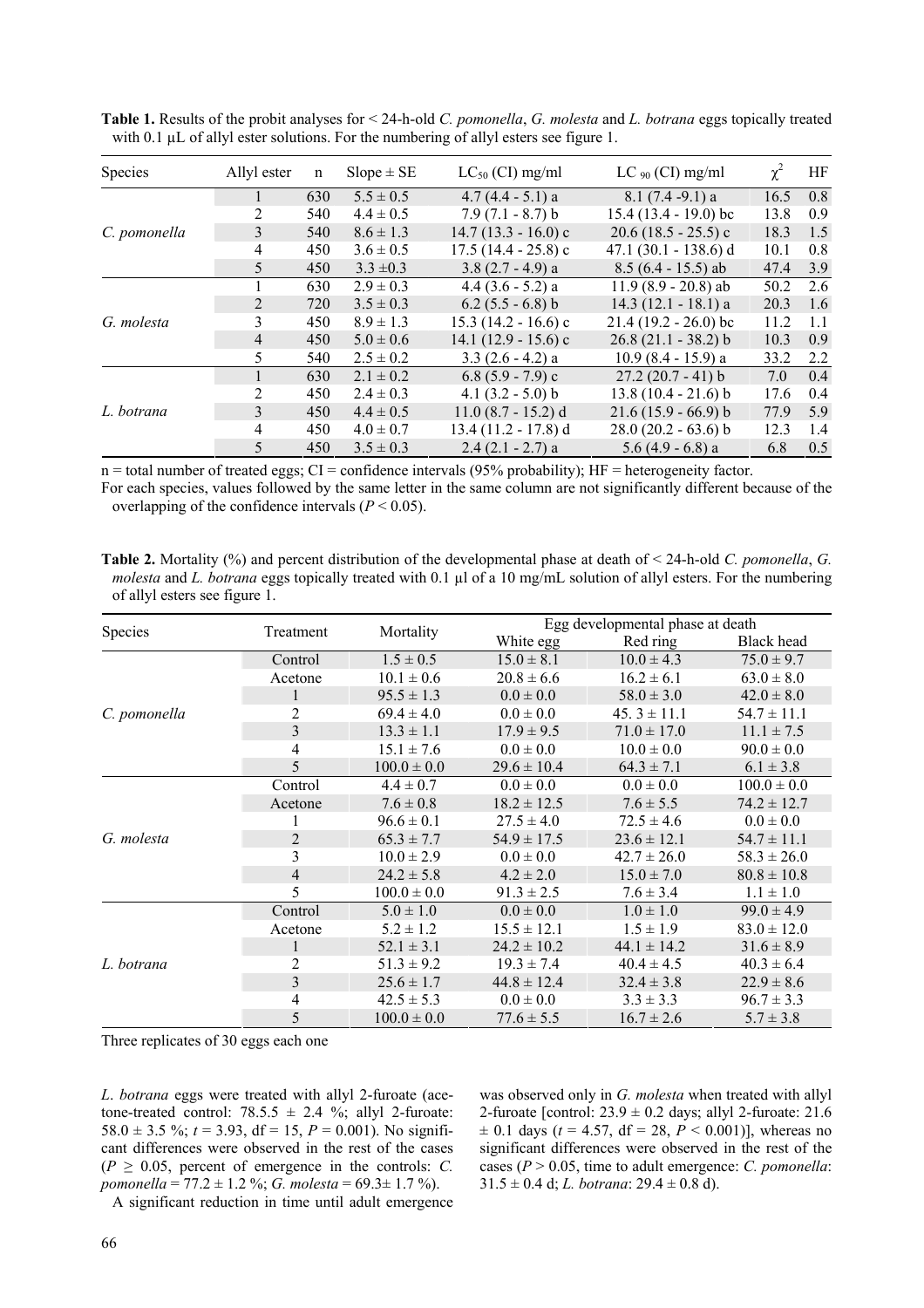

**Figure 2.** Mean corrected mortality of *C. pomonella* eggs treated in different developmental phases with 0.1  $\mu$ L of a 10 mg/mL solution of allyl esters. (3 replicates,  $n = 30$  eggs). For each ally ester, columns with the same letter were not significantly different (Duncan's multiple range test,  $P < 0.05$ ). For the numbering of allyl esters see figure 1.



**Figure 3.** Mean corrected mortality of *G. molesta* eggs treated in different developmental phases with 0.1 µL of a 10 mg/mL solution of allyl esters. (3 replicates, n  $= 30$  eggs). For each ally ester, columns with the same letter were not significantly different (Duncan's multiple range test,  $P < 0.05$ ). For the numbering of allyl esters see figure 1.



**Figure 4.** Mean corrected mortality of *L. botrana* eggs treated in different developmental phases with 0.1 µL of a 10 mg/mL solution of allyl esters. (3 replicates, n  $= 30$  eggs). For each ally ester, columns with the same letter were not significantly different (Duncan's multiple range test,  $P < 0.05$ ). For the numbering of allyl esters see figure 1.

#### Mortality on eggs of different phases

No general trend was observed in mortality produced by allyl esters when eggs were treated at different egg phases (figures 2, 3 and 4). *C. pomonella* egg mortality was independent from the egg phase at which the allyl esters were applied only in the case of compound **5**; mortality was significantly higher in the white egg phase for compound **4,** and in the red ring phase for compounds **1** and **3**. The activity of compound **2** decreased significantly when it was applied in the black head phase (figure 2). *G. molesta* egg mortality was also independent from the egg phase in the case of compounds **1**, **2** and **5**, but the action of compound **4** increased significantly when it was applied in the red ring phase, and the action of compound **3** increased significantly when it was applied in the black head phase (figure 3). *L. botrana* egg mortality was independent from the egg phase in the case of compounds **2**, **3**, **4** and **5,** but the action of compound **1** increased significantly if applied in the red ring phase (figure 4).

## Mortality on less than 24-h old larvae

Table 3 shows the results of the probit analysis when mortality was recorded at 24 h from treatment. The most active allyl ester was allyl cinnamate, whose  $LC_{50}$ 's for the three species were significantly lower than those of the other allyl esters tested, with the exception of the  $LC_{50}$ of allyl 2-thiophenecarboxylate for *L. botrana*. The probit line of allyl salicylate was not calculated, as it did not did produce a significant mortality when tested at 10 mg/mL.

Hypotheses of equality and parallelism were rejected when all concentration-response lines of active allyl esters were compared ( $\chi^2 = 495.0$ , df = 24, *P* < 0.001 and  $\chi^2$  = 88.36, df = 12, *P* < 0.001).

When species concentration-response lines were compared for each allyl ester, the hypothesis of equality was rejected in all cases  $(1: \chi^2 = 33.17, df = 4, P < 0.001; 2$ :  $\chi^2 = 30.49$ , df = 4,  $P \le 0.001$ ; **3**:  $\chi^2 = 78.96$ , df = 4,  $P < 0.001$ ; **5**:  $\chi^2 = 37.86$ , df = 4,  $P < 0.001$ ). The hypothesis of parallelism was not rejected for compounds **1** and **5**  $(\chi^2 = 2.04, df = 2, P = 0.361; \chi^2 = 0.78, df = 2, P = 0.676,$ respectively) but it was rejected for compounds **2** and **3**  $(\chi^2 = 22.76, df = 2, P < 0.001 \text{ and } \chi^2 = 16.44, df = 2,$  $P \leq 0.001$ , respectively). When the comparisons were done per species, the hypotheses of equality and parallelism were rejected in *C. pomonella* ( $\chi^2$  = 196.0, df = 6,  $P < 0.001$  and  $\chi^2 = 23.32$ , df = 3,  $P < 0.001$ ) and in *L. botrana* ( $\chi^2 = 66.13$ , df = 8, *P* < 0.001 and  $\chi^2 = 16.31$ ,  $df = 4$ ,  $P = 0.003$ ) but not parallelism in *G. molesta* ( $\chi^2 =$ 20.88, df = 6,  $P = 0.002$  and  $\chi^2 = 4.54$ , df = 3,  $P = 0.209$ ).

No significant differences were observed when comparing LC values recorded 24 h and three days after the treatment, with the exception of allyl furoate on *C. pomonella*, where a significant reduction on LC values at 3 days respect 1 day was observed.

# **Discussion**

The allyl esters of aromatic or heterocyclic acids had not been previously tested as pesticides. As a whole, the ovicidal activity of the tested allyl esters followed the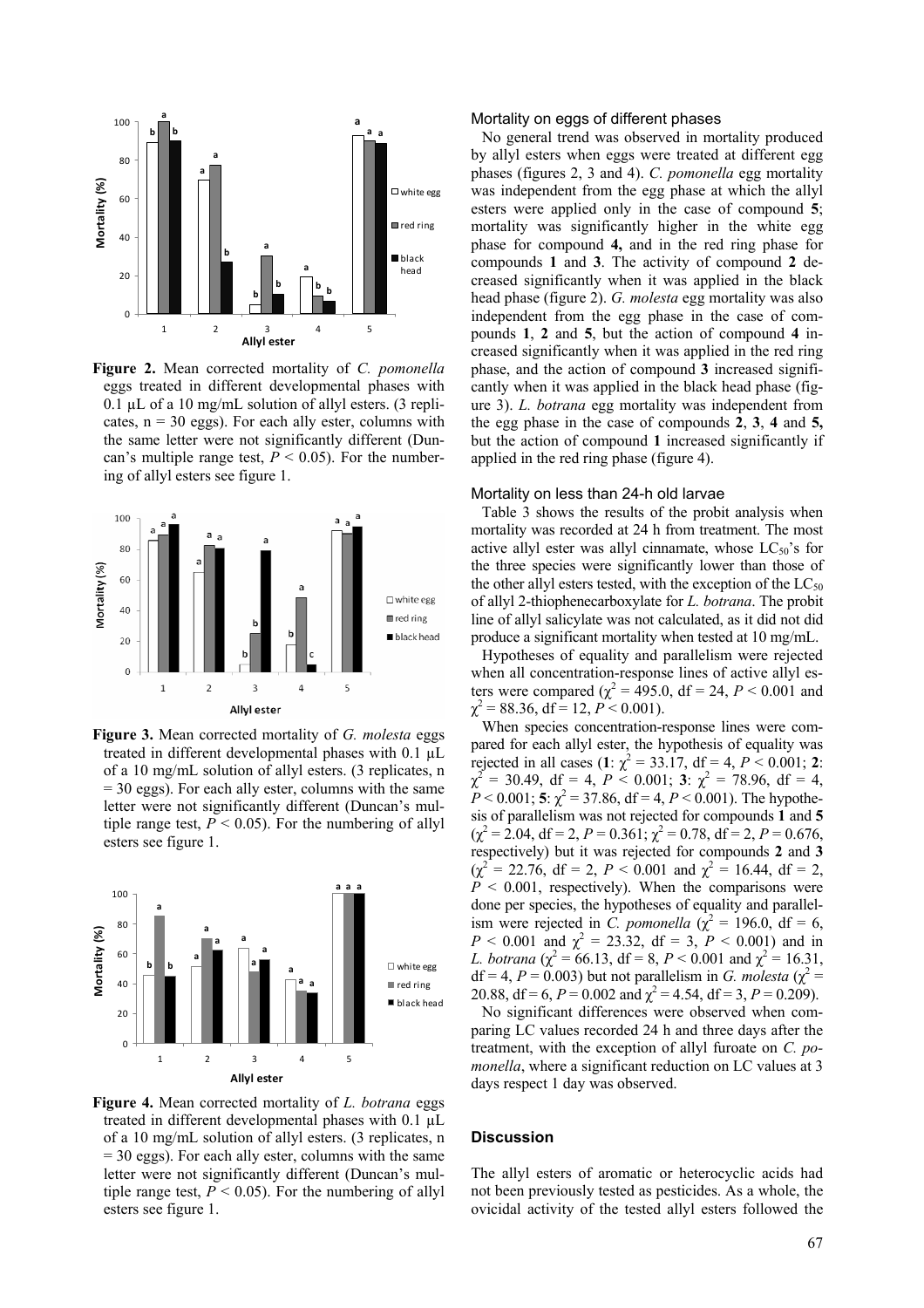| <b>Species</b> | Allyl ester    | n   | $Slope \pm SE$ | $LC_{50}$ (CI) mg/ml  | $LC_{90}$ (CI) mg/ml   |                  | HF  |
|----------------|----------------|-----|----------------|-----------------------|------------------------|------------------|-----|
| C. pomonella   |                | 250 | $2.5 \pm 0.4$  | $12.5(10.1 - 16.1) b$ | $41.6(28.2 - 88.8)$ b  | $22.3 \quad 1.2$ |     |
|                |                | 280 | $3.2 \pm 0.5$  | $9.4(7.3 - 11.9) b$   | $23.6(16.8 - 55.2)$ ab | 62.6 2.8         |     |
|                | 3              | 360 | $7.6 \pm 1.1$  | $17.9(16.3 - 19.5)c$  | $26.4(23.3 - 34.0) b$  | 43.4             | 1.5 |
|                | 5.             | 320 | $3.4 \pm 0.4$  | 6.1 $(5.2 - 7.0)$ a   | $14.6(12.5 - 18.2)$ a  | 20.9             | 0.8 |
| G. molesta     |                | 180 | $3.0 \pm 0.5$  | $5.7(4.2 - 7.3)$ b    | $15.1(11.2 - 25.8) b$  | $14.1 \quad 1.1$ |     |
|                | 2              | 180 | $3.1 \pm 0.6$  | $9.3 (7.5 - 11.5)$ c  | $23.9(17.7 - 41.4) b$  | 10.5             | 0.9 |
|                | $\mathcal{E}$  | 280 | $5.1 \pm 1.1$  | $11.5(9.0 - 13.1)c$   | $20.6(17.2 - 33.8) b$  | 32.2             | 1.5 |
|                | 5.             | 210 | $3.3 \pm 0.5$  | $3.1(2.5 - 3.7)$ a    | $7.5(6.1 - 10.3)$ a    | 16.4             | 0.9 |
| L. botrana     |                | 180 | $2.2 \pm 0.6$  | $12.5(10.0 - 27.4)c$  | 48.7 (29.3 - 184.1) a  | 4.4              | 0.6 |
|                | $\overline{2}$ | 210 | $1.3 \pm 0.2$  | $5.9$ (3.5 - 9.5) ab  | $13.8(10.4 - 21.6)$ a  | 17.0             | 1.2 |
|                | $\mathcal{E}$  | 252 | $2.4 \pm 0.4$  | $10.8(7.7 - 15.6)$ bc | $31.8(19.5 - 70.0)$ a  | 69.2             | 3.1 |
|                | 5.             | 250 | $2.7 \pm 0.4$  | 4.8 $(3.7 - 6.0)$ a   | 14.1 $(9.9 - 29.8)$ a  | $41.3$ 2.1       |     |

**Table 3.** Results of the probit analysis for < 24-h-old *C. pomonella*, *G. molesta* and *L. botrana* larvae exposed to diet topically treated with 5 µL of allyl esters. For the numbering of allyl esters see figure 1.

 $n =$  total number of treated larvae; CI = confidence intervals (95% probability); HF = heterogeneity factor. For each species, values followed by the same letter in the same column are not significantly different because of the overlapping of the confidence intervals  $(P < 0.05)$ .

same trend in the three pest species tested: allyl cinnamate and allyl 1-naphthoate were more effective than the other three allyl esters. As the probit lines of all the allyl esters for the same species were not parallel, the results of the comparison of their toxicity depend on the concentration. At the  $LC_{50}$  level, the toxicity of allyl cinnamate was 5 times higher than the toxicity of the less active one (allyl salicylate). The comparison of the slopes of the probit lines also suggests that the mode of action of the compounds may differ, what would be explained by differences in chemical structure of tested compounds. When compared to allyl esters of fatty acids, the substitution in the structure of the molecule of alkyl chains for aromatic or heterocyclic moieties entails decreased the activity on *C. pomonella* eggs, as the  $LC_{50}$  of the most active allyl esters of fatty acids was 0.71 mg/mL (Escribà *et al*., 2009). The less active compound also took longer to kill the eggs than the most active ones did, as the death occurred at the black head phase in the former ones, and in the earlier phases (white egg or red ring) in the latter ones. The same trend was observed in the case of allyl esters from fatty acids (Escribà *et al*., 2009). For the three species, the toxicity of the allyl esters was not clearly produced in a specific phase suggesting that the tested compounds do not act as IGR, as IGR compounds mainly kill eggs in the red ring or black head phase (Canela *et al.*, 2000; Charmillot *et al.*, 2001; Sáenz-de-Cabezón *et al.*, 2005; 2006).

In general, all compounds had a similar activity on the three developmental egg phases tested. This fact would eventually facilitate its application in the field. It was more evident in the case of the most active compound, allyl cinnamate (figures 2, 3 and 4), suggesting a kind of suffocation produced in few time from application of allyl ester, as observed by other authors when using horticultural oils (Wins-Purdy *et al*., 2009).

In general, the duration of the development of treated eggs was not significantly different to that of the control ones, while allyl esters of fatty acids increased egg developmental time on *C. pomonella* (Escribà *et al.*, 2009). However, in the case of fatty acids allyl esters, although significantly different, the observed differences were  $\leq 1$  d, and they had not any biological importance. No delayed effects in the surviving larvae from treated eggs were observed, reinforcing the hypothesis that allyl esters have not any IGR action.

The larvicidal effect of the tested allyl esters showed the same trend discussed for the ovicidal effect: allyl cinnamate were the most active one, and allyl 2-furoate and allyl salicylate the least active ones for the three species.  $LC_{50}$  of allyl cinnamate to eggs or larvae was very similar, what would facilitate its use in the field. The methodology used simulated field conditions, because only the surface of the diet was treated, as the leaf and fruit surface would be, so the amount of compound needed to act by ingestion had to be low. Only significant increase of  $LC_{50}$  of allyl naphthoate larvicidal action respect ovicidal action on *C. pomonella* and *L. botrana* were recorded suggesting that main action on larvae took place by contact.

Concentrations needed to kill eggs and larvae of the three species, even in the case of the most active compounds, indicate that high amounts of compound are needed in all cases. So, the possibility of synthesizing this family of products from biodiesel industry wastes with low economical value, such as glycerol, could be an advantage (Escribà *et al*., 2011). Yields obtained in the synthesis were high, and in the same range of those reported for other allyl esters (Escribà *et al.*, 2009; Eras *et al.*, 2009). Additionally, most of the tested allyl esters have been described as food aromas and fragrances (Bhatia *et al.*, 2004; Burdock, 2010), so low toxic effects on vertebrates may be expected. Another possible advantage would be the lack of cross-resistance. In a preliminary experiment, we tested the toxicity of allyl cinnamate on a *C. pomonella* population selected for resistance to Chlorpyrifos-ethyl, and it was not significantly different from its toxicity to the laboratory population, what suggests that cross-resistance is not probable to occur.

In conclusion, allyl cinnamate was the best candidate of the serie of allyl esters assessed against the three tor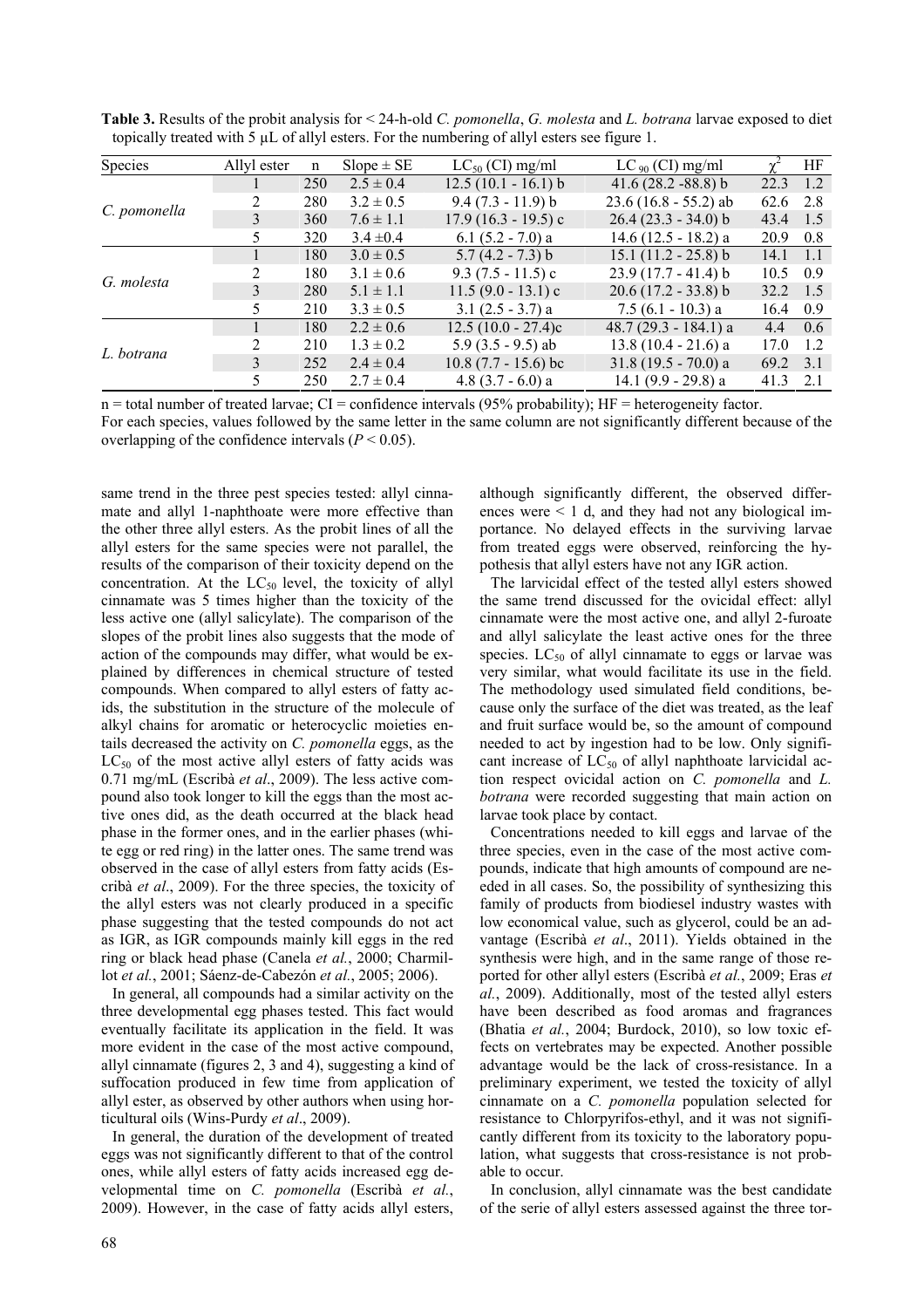tricid pests studied. It acted as ovicide and larvicide, at similar concentrations on the three species, what could be an advantage in areas where the species cohabit. However, more assays were required about allyl ester fate in environmental conditions.

# **Acknowledgements**

J. A. and M. B. were supported by the Spanish Ministry of Education and Science research grant AGL2007- 62366 and M. G. was financed by the Spanish Ministry of Education and Science fellowship n° BES-2008- 004779. Authors thank organic chemistry group of Department of Chemistry of UdL for assistance in allyl ester synthesis and the anonymous reviewers for helpful suggestions.

# **References**

- ABBOTT W. S., 1925.- A method of computing the effectiveness of an insecticide.- *Journal of Economic Entomology*, 18: 265-267.
- ANGELI G., ANFORA G., BALDESSARI M., GERMINARA G. S., RAMA F., DE CRISTOFARO A., IORIATTI C., 2007.- Mating disruption of codling moth *Cydia pomonella* with high densities of Ecodian sex pheromone dispensers.- *Journal of Applied Entomology*, 131: 311-318.
- BHATIA S. P., WELLINGTON G. A., COCCHIARA J., LALKO J., LETIZIA C. S., API A. M., 2007.- Fragrance material review on allyl cinnamate.- *Food and Chemical Toxicology*, 45: 24- 28.
- BURDOCK G. A., 2010.- *Fenaroli's handbook of flavor ingre*dients, 10<sup>th</sup> ed.- CRC Press, Orlando, Florida, USA.
- CANELA R., BALCELLS M., DALMAU L., AVILLA J., 2000.- Ovicidal, larvicidal and juvenilizing activity of a picolinephenoxyanilide against *C. pomonella*.- *Pest Management Science*, 56: 586-590.
- CHARMILLOT P. J., GOURMELON A., FABRE A. L., PASQUIER D., 2001.- Ovicidal and larvicidal effectiveness of several insect growth inhibitors and regulators on the codling moth *Cydia pomonella* L. (Lepidoptera: Tortricidae).- *Journal of Applied Entomology*, 125: 147-153.
- CHAUDHRY G.-U., 1956.- The development and fecundity of the oriental fruit moth, *Grapholita* (*Cydia*) *molesta* (Busck) under controlled temperatures and humidities.- *Bulletin of Entomological Research*, 46: 869-898.
- DEVINE G. J., FURLONG M. J., 2007.- Insecticidal use: Context and ecological disturbances.- *Agricultural Human Values*, 24: 281-306.
- DUNKELBLUM E., 2007.- Pest management programmes in vineyards using male mating disruption.- *Pest Management Science*, 63: 769-775.
- ERAS J., ESCRIBÀ M., VILLORBINA G., BALCELLS M., CANELA R., 2009.- A tándem Finkelstein-rearrangement-elimination reaction. A straightforward synthetic route to allyl esters.- *Tetrahedron*, 65: 4866-4870.
- ESCRIBÀ M., BARBUT M., ERAS J., BALCELLS M., AVILLA J., 2009.- Synthesis of allyl esters of fatty acids and their ovicidal effect on *C. pomonella* (L.).- *Journal of Agricultural Food Chemistry*, 12: 345-358.
- ESCRIBÀ M., ERAS J., VILLAORBINA G., BLANCH C., BARNIOL N., CANELA R., 2011.- Use of crude glycerol from biodiesel producers and fatty materials to prepare allyl esters.- *Waste and Biomass Valorization*, 2 (3): 285-290.
- HUANG Y., HO S-H., LEE H. C., YAP Y-L., 2002.- Insecticidal properties of eugenol, isoeugenol and methyleugenol and their effects on nutrition of *Sitophilus zeamais (*Motsch.) (Coleoptera: Curculionidae) and *Tribolium castaneum* (Herbst) (Coleoptera: Tenebrionidae).- *Journal of Stored Products Research*, 38: 403-412.
- IORIATTI C., ANFORA G., ANGELI G., CIVOLANI S., SCHMIDT S., PASQUALINI E., 2009a.- Toxicity of emamectin benzoate to *Cydia pomonella* (L.) and *Cydia molesta* (Busck) (Lepidoptera: Tortricidae): laboratory and field tests.- *Pest Management Science*, 65: 306-312.
- IORIATTI C., ANFORA G., ANGELI G., MAZZONI V., TRONA F., 2009b.- Effects of chlorantriniliprole on eggs and larvae of *Lobesia botrana* (Denis & Schiffermüller) (Lepidoptera: Tortricidae).- *Pest Management Science*, 65: 717-722.
- ISMAN M. B., 2006.- Botanical insecticides, deterrents, and repellents in modern agriculture and an increasingly regulated world.- *Annual Review of Entomology*, 51: 45-66.
- ISPI, 2009.- *Pest directory*.- International Society for Pest Information (CD-ROM for Windows 98 & up).
- IVALDI-SENDER C., 1974.- Techniques simples pour un élevage permanent de la tordeuse orientale, *Grapholita molesta* (Lepidoptera: Tortricidae) sur milieu artificiel.- *Annales de Zoologie Ecologie Animale*, 6: 337-343.
- KOVANCI O. B., WALGENBACH F. J., KENNEDY G. G., 2004.- Evaluation of extended-season mating disruption of the oriental fruit moth *Grapholita molesta* (Busck) (Lepidotpera: Tortricidae) in apples.- *Journal of Applied Entomology*, 128: 664-669.
- LEELAJA B. C., RAJASHEKAR Y., REDDY P. V., BEGUM K., RA-JENDRAN S., 2007.- Fumigant toxicity of allyl acetate to stored-product beetles in the presence of carbon dioxide.- *Journal of Stored Products Research*, 43: 45-48.
- OJIMELUKWE P. C., ADLER C., 1999.- Potential of zimtaldehyde, 4-allyl-anisol, linalool, terpineol and other phytochemicals for the control of the confused flour beetle.- *Anzeiger fur Schadlingskunde*, 72: 81-86.
- PARK I-K., LEE S-G., CHOI D-H., PARK J-D., AHN Y-J., 2003.- Insecticidal activities of constituents identified in the essential oil from leaves of *Chamaecyparis obtuse* against *Callosobruchus chinensis* (L.) and *Sitophilus oryzae* (L.).- *Journal of Stored Products Research*, 39: 375-384.
- PETERSON C. J., TSAO R., EGGLER A.L., COATS J. R., 2000.- Insecticidal activity of cyanohydrin and monoterpenoid compounds.- *Molecules*, 5: 648-654.
- PONS S., EIZAGUIRRE M., SARASÚA M.J., AVILLA J., 1994.- Influencia del fotoperiodo sobre la inducción de diapausa de *Cydia pomonella* (Lepidoptera: Tortricidae) en laboratorio y campo.- *Investigaciones Agrarias Producción Protección Vegetal*, 9: 477-491.
- PREE D. J., WHITTY K. J., VAN DRIEL L. H., WALKER G. M., 1998.- Resistance to insecticides in oriental fruit moth populations (*Grapholita molesta*) from the Niagara Peninsula of Ontario.- *The Canadian Entomologist*, 130: 245-256.
- RICHARDSON J. C., JORGENSEN C. P., CROFT B. A., 1982.- Embryogenesis of the codling moth, *Laspeyresia pomonella*: use in validating phenology models.- *Annals of the Entomological Society of America*, 75: 201-209.
- ROBERTSON J. L., PREISLER H. K. RUSSELL R. M., 2003.- *Poloplus: probit and logit analysis user´s guide*.- LeOra software, Boca Raton, Florida, USA.
- ROCK G. G., SHAFFER P. L., 1983.- Developmental rates of codling moth (Lepidoptera: Tortricidae) reared on apple at four constant temperatures.- *Environmental Entomology*, 12: 831-834.
- RODRÍGUEZ M. A., BOSCH D., AVILLA J., 2011.- Resistance of Spanish codling moth (*Cydia pomonella*) populations to insecticides and activity of detoxifying enzymatic systems.- *Entomologia Experimentalis et Applicata*, 138: 184-192.